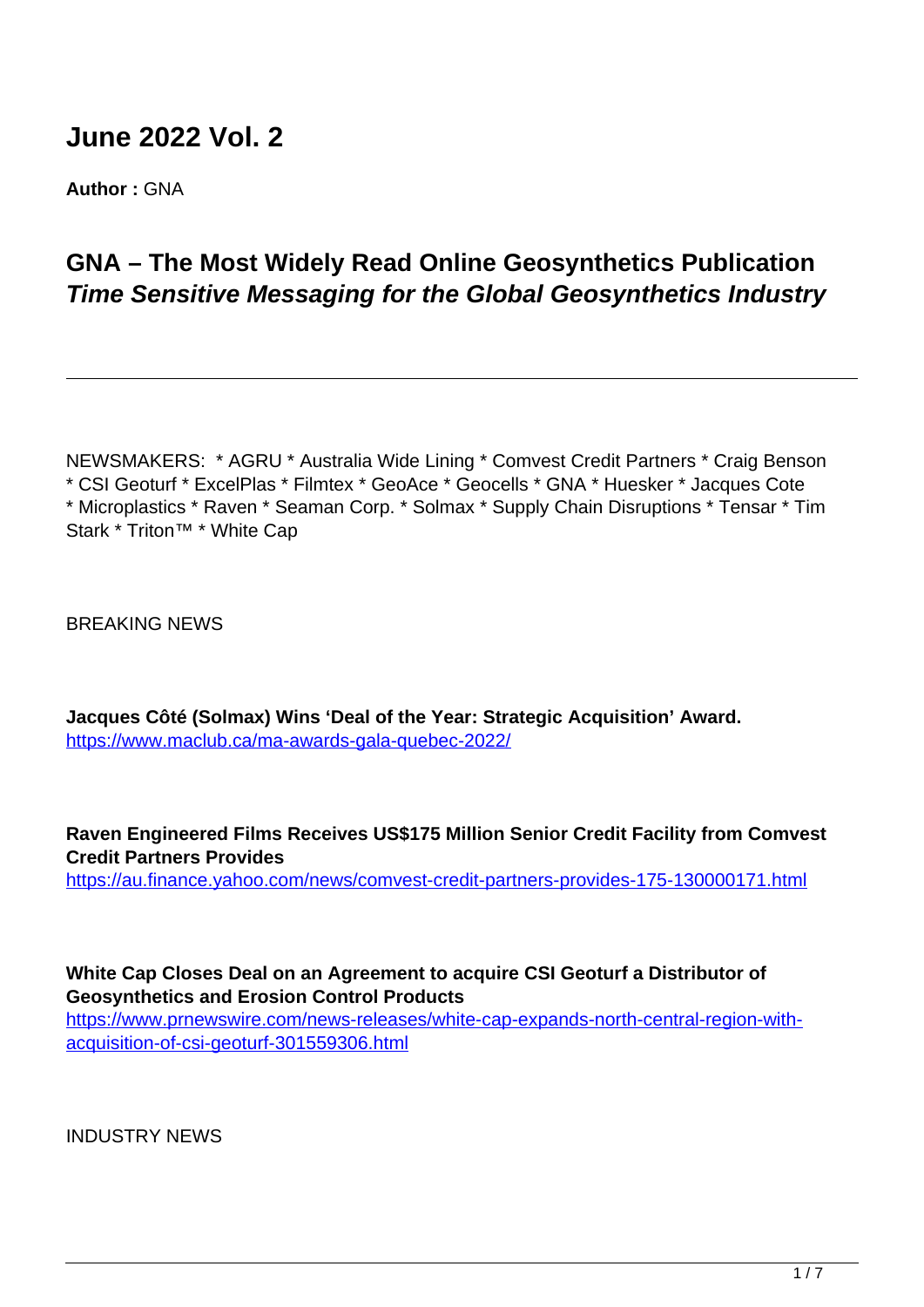**Expert Panel with Craig Benson and Tim Stark Report on Lined Landfill Issues (Declassified)**

https://www.wjhl.com/wp-content/uploads/sites/98/2022/04/Bristol\_Landfill\_Expert\_Pa.pdf

**AGRU Patents Improved Drainliner™** https://www.freepatentsonline.com/WO2022104191A1.html

**U.S. Landfills Are Getting a Second Life as Solar Farms Thanks to Geomembrane Solar Panel Caps**

https://finance.yahoo.com/news/u-landfills-getting-second-life-154534675.html

#### **PVC Geomembrane Specifications for South American Lithium Mining**

https://geosyntheticsmagazine.com/2022/06/01/pvc-geomembrane-specifications-for-southamerican-lithium-mining/

#### **Multi-Linear Drainage Geocomposites for Railways**

The authors assert, through three illustrative cases studies, that significantly improving railway drainage is possible using multi-linear drainage geocomposites. https://geosyntheticsmagazine.com/2022/06/01/multi-linear-drainage-geocomposites-forrailways/

# **'Living Breakwaters' Made from Geogrids Protect Staten Island's Shoreline**

The Triton™ marine mattresses' limestone filling provides the substrate for growing oysters, helping repopulate the oyster reef systems surrounding Staten Island, N.Y. https://geosyntheticsmagazine.com/2022/06/01/living-breakwaters-protect-staten-islandsshoreline/

#### **New Geotextiles Plant Opens in Bangladesh**

https://www.tbsnews.net/economy/industry/confidence-infrastructure-inaugurates-geotextilesplant-nganj-433014

#### **ASTM Updates Standard Test Method for Measurement of Index Flux Through Saturated**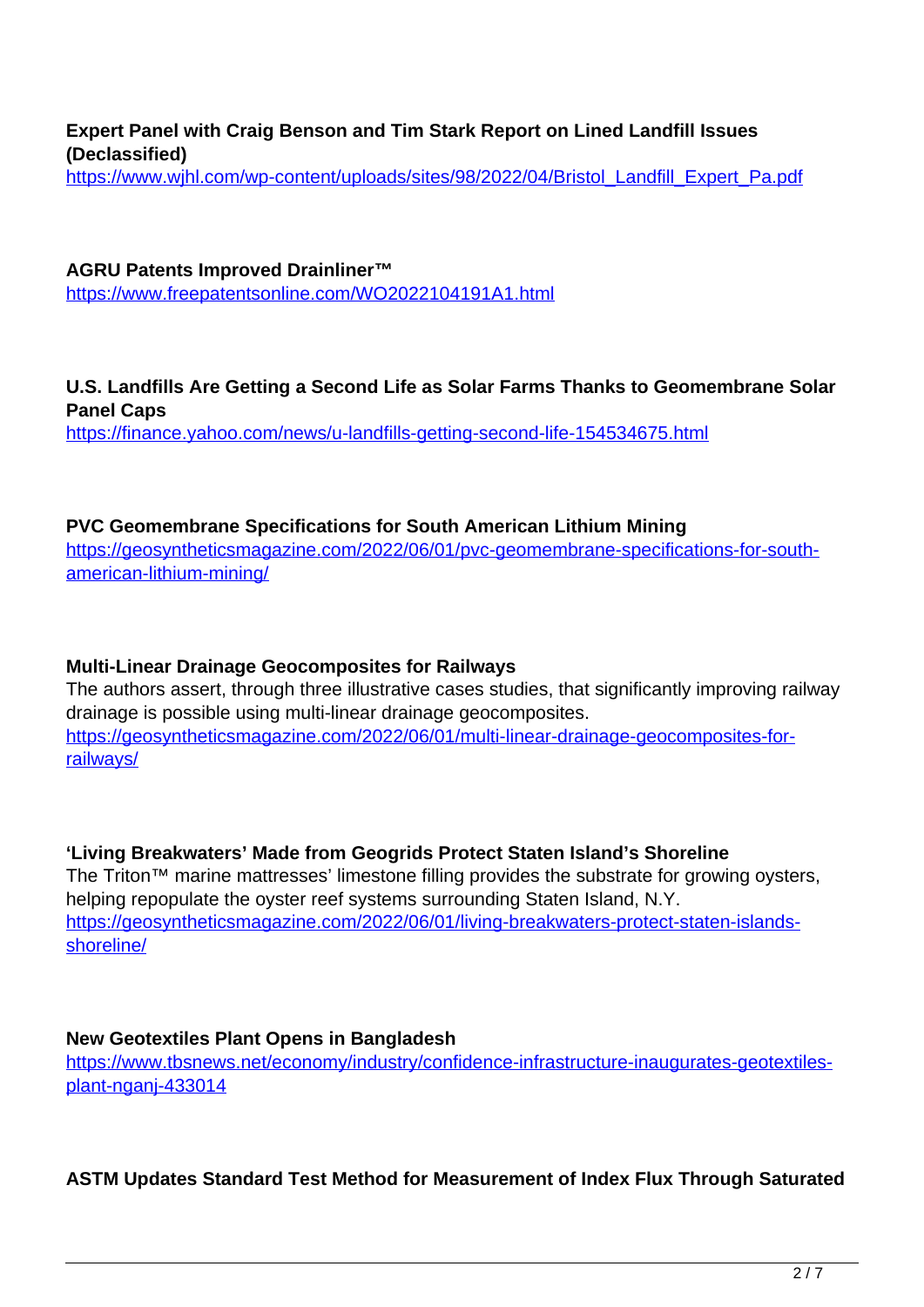**Geosynthetic Clay Liner Specimens Using a Flexible Wall Permeameter** https://www.astm.org/d5887-d5887m-22.html

**MICROPLASTICS** 

**Huesker Puts Microplastics into Perspective** https://www.huesker.com.au/company/sustainability/microplastic/

**Use of Geosynthetics to Prevent Microplastic Migration from Landfills to Soil and Other Environments [PDF]** https://www.mdpi.com/2073-4360/13/23/4129/pdf

**Quantitative Analysis of Microplastics in Coastal Tidal Areas due to Weathering of Geotextiles** https://link.springer.com/article/10.1007/s11783-022-1528-5

NEW GCLs

**Modified Geosynthetic Clay Liners with Bentonite for Barriers of Cr (VI) in Contaminated Soil** https://www.tandfonline.com/doi/abs/10.1080/09593330.2022.2050820?tab=permissions&scroll  $\equiv$ top

**Hydraulic Conductivity of Novel Geosynthetic Clay Liner to Bauxite Liquor** https://pubmed.ncbi.nlm.nih.gov/35550957/#affiliation-1

GEOTEXTILES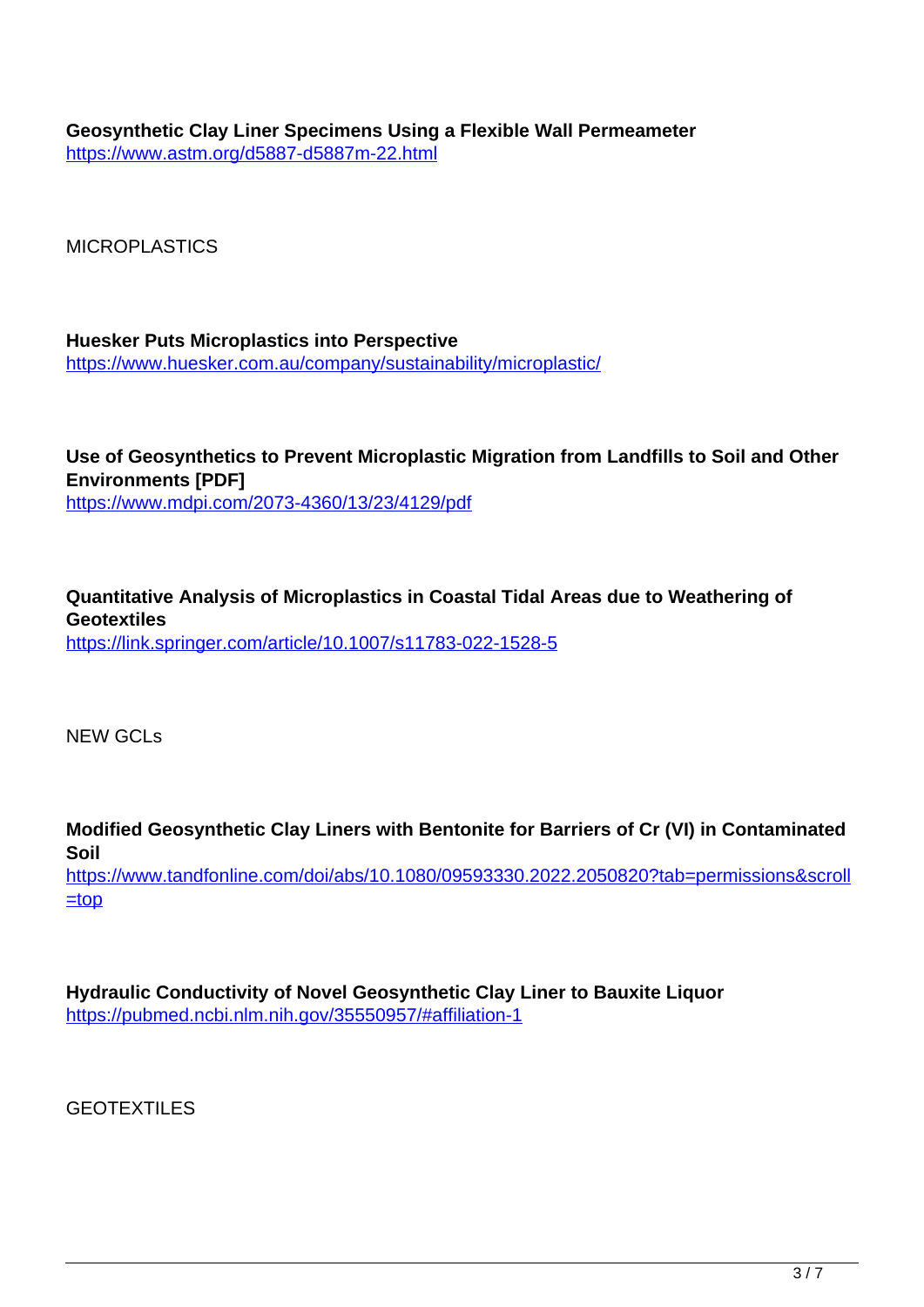**Slope Stability and Soil Liquefaction Analysis Of Earth Dams With A Proposed Method Of Geotextile Reinforcement**

https://geomatejournal.com/geomate/article/view/3458/2881

REMINDER - THIS WEEK'S WEBINARS

**EPS GEOFOAM WEBINAR - How EPS Geofoam and Gasoline-Resistant Geomembranes Save time and Money While Protecting Your Infrastructure Project and the Environment (8 June 2022)**

https://seamancorp.zoom.us/webinar/register/7216533973400/WN\_3\_H5y9uiT8azUzeqWcisDw

IN CASE YOU MISSED IT

**Special Feature – 'Geosynthetic Supply Chain Disruptions & Rising Costs' [PDF]** https://cloud.excelplas.com/s/eqQCFwnJBWPxBa2#pdfviewer

**World Geosynthetic Experts Publish Major Treatise : 'Protecting the Environment from Contamination with Barrier Systems; Advances and Challenges' [PDF]** https://cloud.excelplas.com/s/SA01kHbiP9sRyXv#pdfviewer

JOBS

**Australia Wide Lining (AWL) Seeking Geomembrane / Geosynthetic Estimator** https://www.seek.com.au/job/57224426?type=standard

GEOSYNTHETIC DIGITAL MARKETING

**How to Get Noticed by More Than 48,000 People in the Geosynthetic Space Across the**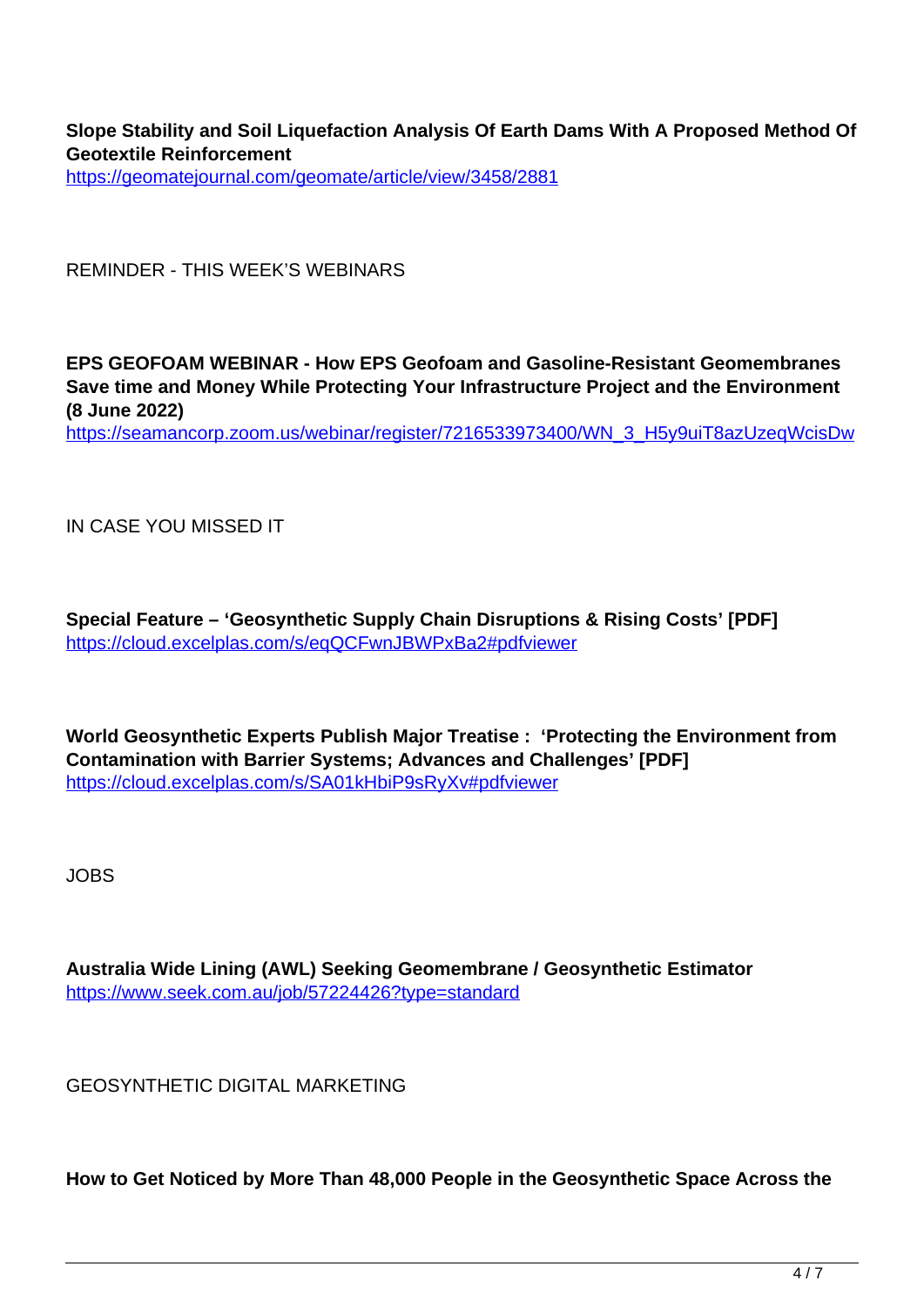### **Globe**

GNA reaches over 48,000 people each month and this high level of audience engagement comes from years of creating content that matters to the geosynthetic industry.

We provide the industry's most reliable and current information and have the trust and attention of the leaders and decision-makers.

Not only can we help you get in front of our highly engaged audience, but we also have a number of channels you can use to target your message – as well as the subject matter experts to put it all together.

https://www.youtube.com/watch?v=QCkE3q3sHPg

#### **GNA – The Number One Online Geosynthetics Publication**

Understand what is happening in the geosynthetics industry, with analysis of emerging trends & products, with market data and key contacts,

Receive updated information on geosynthetic trends and topics

Get thousands of key contacts in managerial and operational roles by the click of a button! Providing the latest in news, views, and insights, it is a valuable and essential resource for the geosynthetic engineering and related construction industries

We deliver market news & information relevant to your business

Geosynthetic Intelligence is an evolving platform to address industry news, market challenges and trends

https://www.youtube.com/watch?v=QCkE3q3sHPg

**Do You Have Any Geosynthetics Industry News? – Get in Touch**

https://www.excelplas.com/contact-us/

**Want More GNA? Find Thousands of Back Issues Here:**

https://www.geosyntheticnews.com.au/

**Stay Up to Date with the Latest Geosynthetic News by Signing Up for the GNA Newsletter!** https://www.geosyntheticnews.com.au/subscribe/

• GNA now has +30,000 views per month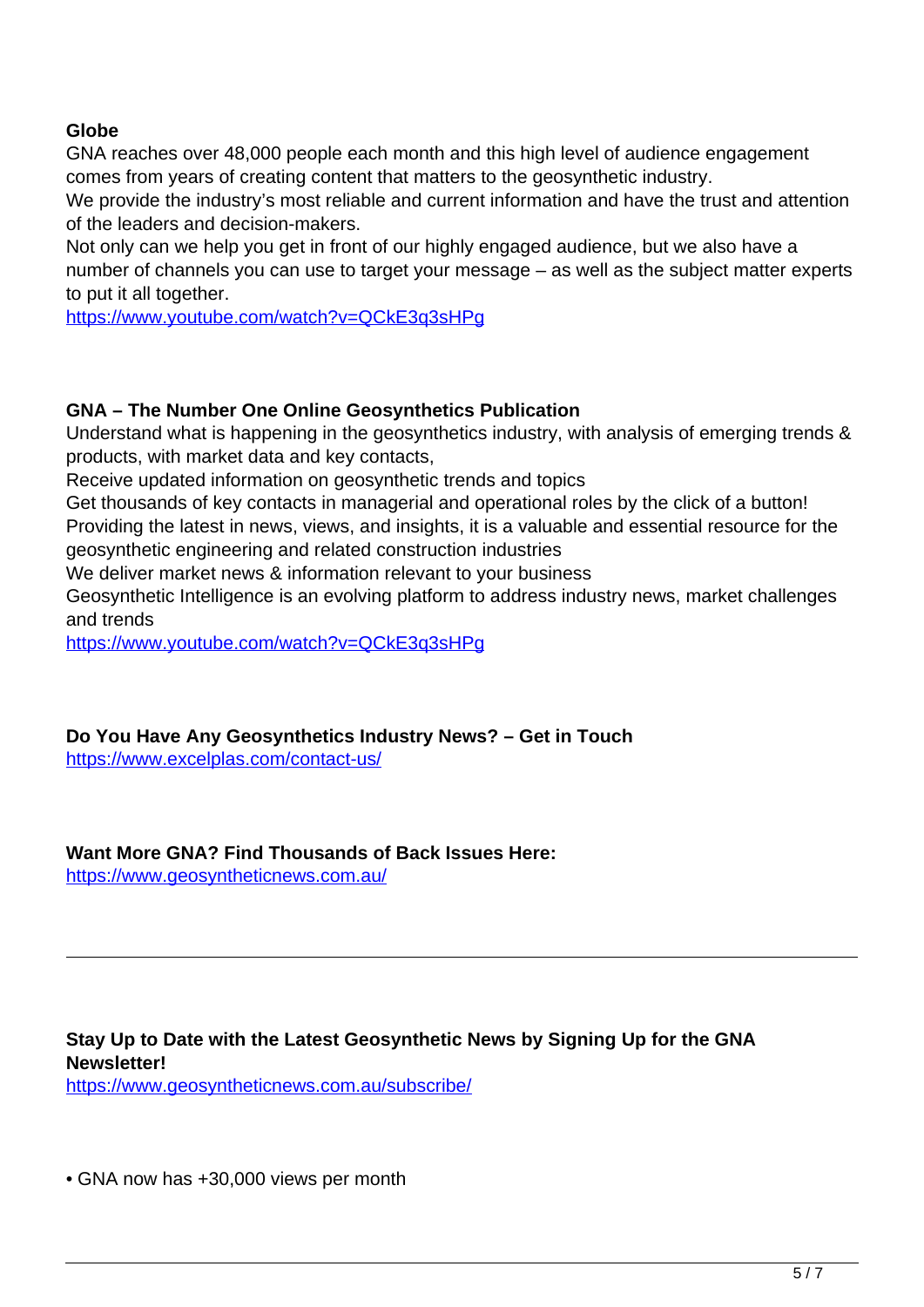• Articles published on GNA get thousands of views and are distributed widely through 3rd Party Affiliates

- GNA is now the most read source of Breaking News on Geosynthetics Worldwide
- Since GNA is published up to 12 times per month, no other source of Geosynthetic Industry News comes close to being as current and up-to-date
- In 2017 we have increased readership by 10,000+ through India, Africa, and Asia

• Special Advertising Packages Available for Geosynthetic Manufacturers, Installers, and Service Providers.

### **ExcelPlas Geosynthetics Testing Expands Geosynthetic Testing Offerings**

ExcelPlas now performs more than 120 standard geosynthetic tests in accordance with relevant ASTM, GRI, and ISO standards.

We have extensive experience with all types of geosynthetics - from geomembranes (HDPE, LLDPE, fPP), geotextiles to geonets, geogrids, geocomposites, and geosynthetic clay liners (GCLs).

As a Nationally Accredited Testing Laboratory, our technicians, equipment, and quality system are monitored regularly for proficiency and compliance assuring that you can count on quality results every time.

Geosynthetic News Alerts - Your Global Source of Geosynthetic News and Technology. Current and Updated!

http://www.geosyntheticnews.com.au

Among GNA's objectives are:

- To promote and educate on the development of specifications and practices that help ensure the proper use of geosynthetics.
- To locate, interpret and disseminate new scientific research to manufacturers and users of geosynthetic materials.
- To enhance the knowledge and awareness of contemporary geosynthetic technologies amongst specifiers, users, and installers.

GNA – World's Leading Source of Breaking News on Geomembranes, Geotextiles, and other **Geosynthetics**